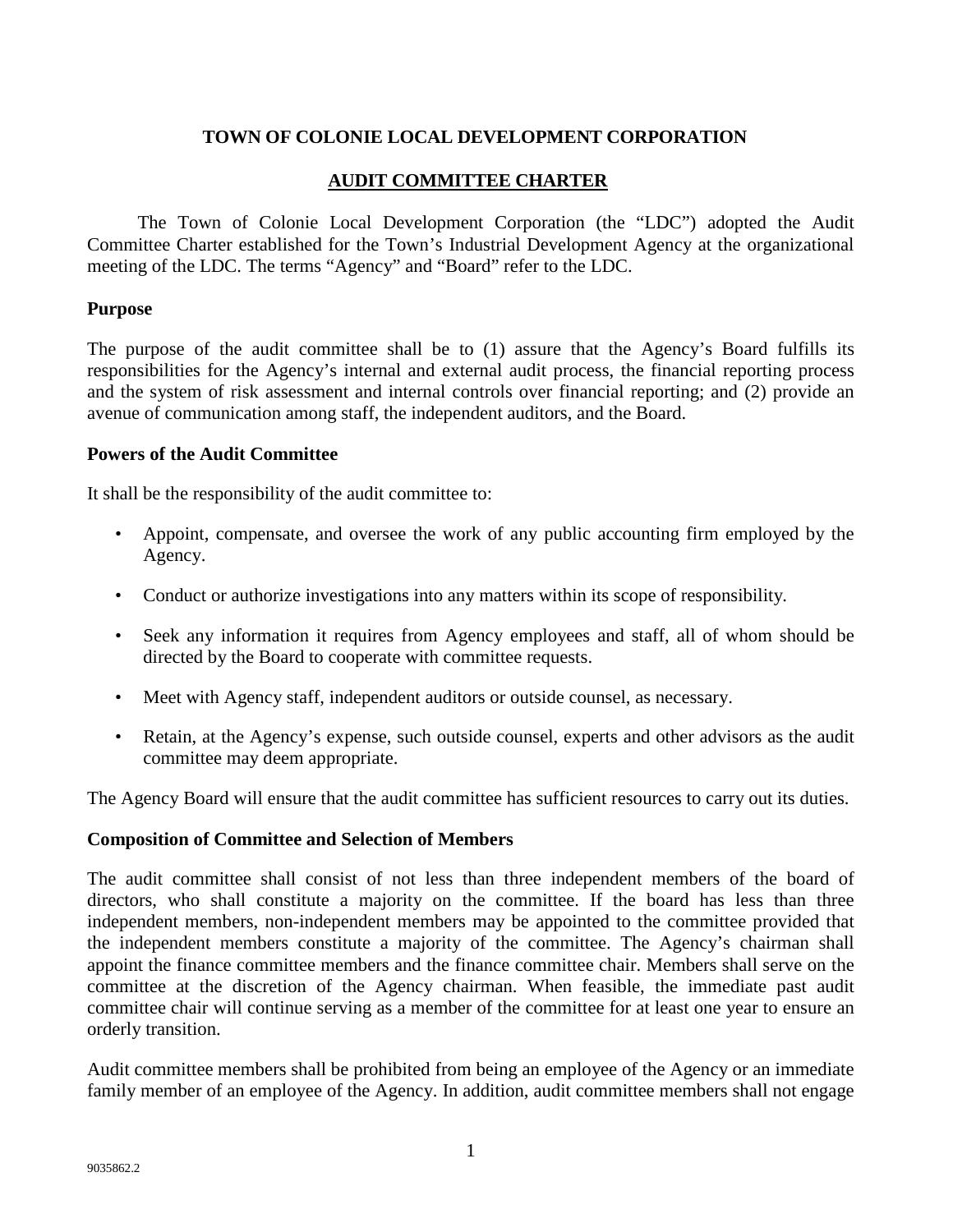in any private business transactions with the Agency or receive compensation from any private entity that has material business relationships with the Agency, or be an immediate family member of an individual that engages in private business transactions with the Agency or receives compensation from an entity that has material business relationships with the Agency.

Members of the audit committee must be familiar with corporate financial and accounting practices.

The audit committee shall have access to the services of at least *one financial expert*; whose name shall be disclosed in the annual report of the Agency.

The audit committee's financial expert should have 1) an understanding of generally accepted accounting principles and financial statements; 2) experience in preparing or auditing financial statements of comparable entities; 3) experience in applying such principles in connection with the accounting for estimates, accruals and reserves; 4) experience with internal accounting controls; and 5) an understanding of audit committee functions.

## **Meetings**

The audit committee will meet a minimum of twice a year, with the expectation that additional meetings may be required to adequately fulfill all the obligations and duties outlined in the charter.

Members of the audit committee are expected to attend each committee meeting, in person or via telephone or videoconference. The audit committee may invite other individuals, such as members of the Agency staff, auditors or other technical experts to attend meetings and provide pertinent information, as necessary.

The audit committee will meet with the Agency's independent auditor at least annually to discuss the financial statements of the Agency.

Meeting agendas will be prepared prior to every meeting and provided to audit committee members along with briefing materials in advance of the scheduled audit committee meeting. The audit committee may act only on the affirmative vote of a majority of the members at a meeting or by unanimous consent. Minutes of these meetings will be taken.

A report of the committee's meeting will be prepared and presented to the board at its next scheduled meeting following the meeting of the committee.

Meetings of the committee are open to the public, and the committee will be governed by the rules regarding public meetings set forth in the applicable provisions of the Public Authorities Law and Article 7 of the Public Officers Law that relate to public notice and the conduct of executive session.

## **Responsibilities**

The committee is required to recommend to the Agency Board the hiring of a certified independent accounting firm for the Agency, establish the compensation to be paid to the accounting firm and provide direct oversight of the performance of the independent audit performed by the accounting firm hired for such purposes.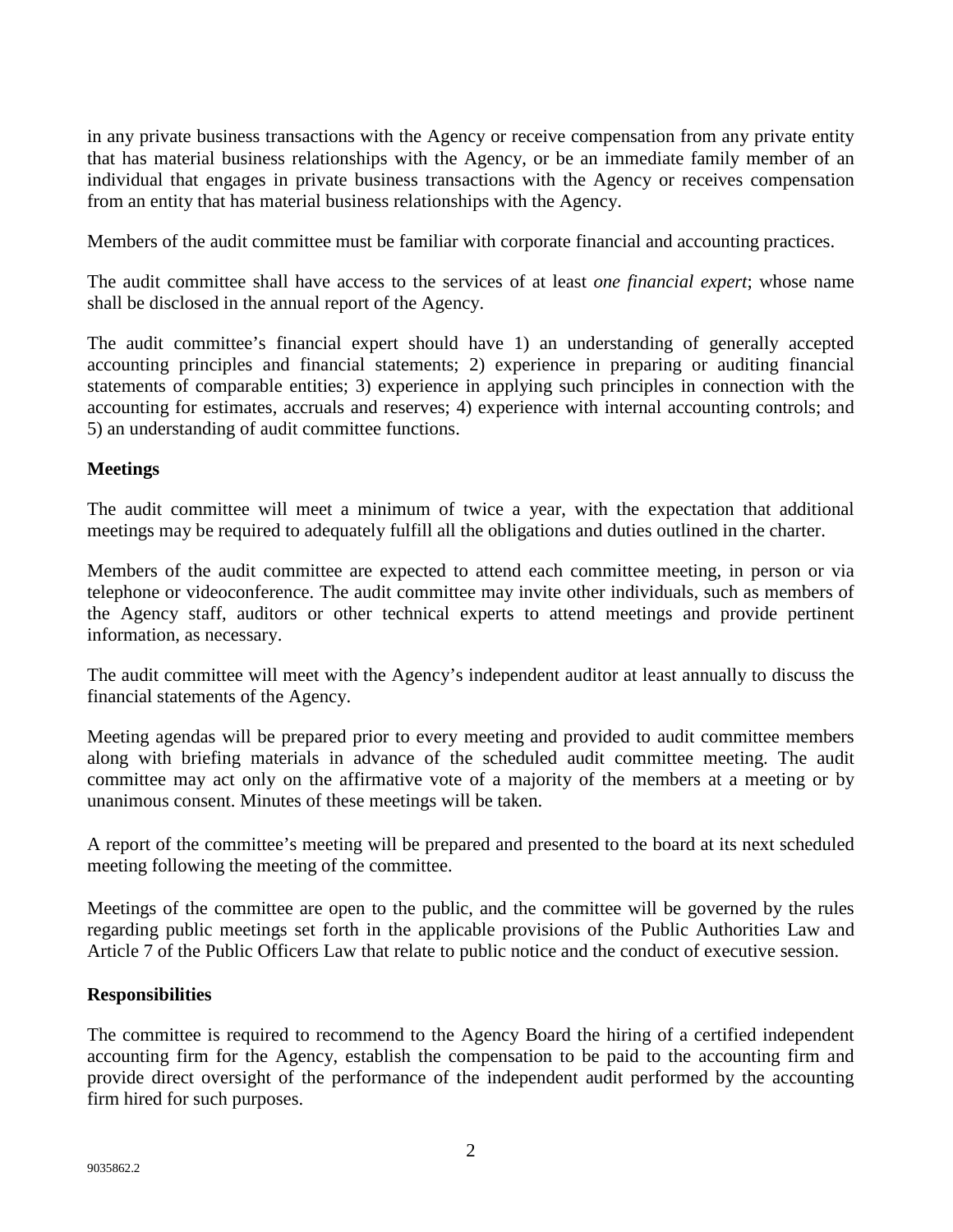The audit committee shall have responsibilities related to: (a) the independent auditor and annual financial statements; (b) oversight of the Agency's internal controls, compliance and risk assessment practices; (d) special investigations and whistleblower policies; and (e) miscellaneous issues related to the financial practices of the Agency.

## **A. Independent Auditors and Financial Statements**

The audit committee shall:

- Appoint, compensate and oversee independent auditors retained by the Agency and preapprove all audit services provided by the independent auditor.
- Establish procedures for the engagement of the independent auditor to provide permitted audit services. The Agency's independent auditor shall be prohibited from providing non-audit services unless having received previous written approval from the audit committee. Non-audit services include tasks that directly support the Agency's operations, such as bookkeeping or other services related to the accounting records or financial statements of the Agency, financial information systems design and implementation, appraisal or valuation services, actuarial services, investment banking services, and other tasks that may involve performing management functions or making management decisions.
- Review and approve the Agency's audited financial statements, associated management letter, report on internal controls and all other auditor communications.
- Review significant accounting and reporting issues, including complex or unusual transactions and management decisions, and recent professional and regulatory pronouncements, and understand their impact on the financial statements.
- Meet with the independent audit firm on a regular basis to discuss any significant issues that may have surfaced during the course of the audit.
- Review and discuss any significant risks reported in the independent audit findings and recommendations and assess the responsiveness and timeliness of management's follow-up activities pertaining to the same.

## **B. Internal Controls, Compliance and Risk Assessment**

The audit committee shall:

• Review staff's assessment of the effectiveness of the Agency's internal controls and review the report on internal controls by the independent auditor as a part of the financial audit engagement.

### **C. Special Investigations**

The audit committee shall: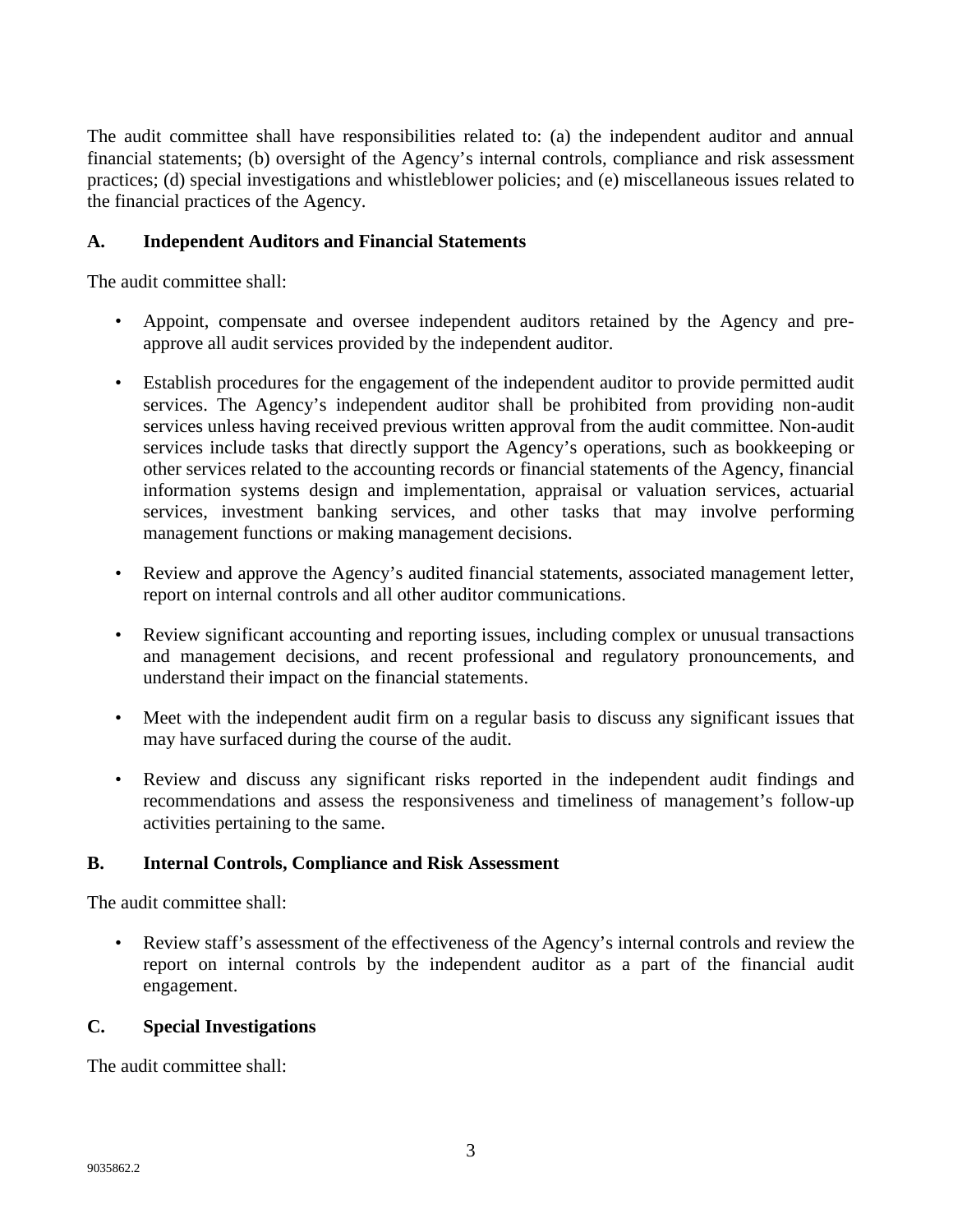- Ensure that the Agency has an appropriate confidential mechanism for individuals to report suspected fraudulent activities, allegations of corruption, fraud, criminal activity, conflicts of interest or abuse by the directors, officers, or employees of the Agency or any persons having business dealings with the Agency or breaches of internal control.
- Develop procedures for the receipt, retention, investigation and/or referral of complaints concerning accounting, internal controls and auditing to the appropriate body.
- Request and oversee special investigations as needed and/or refer specific issues to the appropriate body for further investigation.
- Review all reports delivered to it any investigative body and serve as a point of contact with any such investigative body.

## **D. Other Responsibilities of the Audit Committee**

The audit committee shall:

- Present annually to the Agency's Board a written report of how it has discharged its duties and met its responsibilities as outlined in the charter.
- Obtain any information and training needed to enhance the committee members' understanding of the role of the independent auditor, the risk management process, internal controls and a certain level of familiarity in financial reporting standards and processes.
- Review the committee's charter annually, reassess its adequacy, and recommend any proposed changes to the Board of the Agency. The audit committee charter will be updated as applicable laws, regulations, accounting and auditing standards change.
- Conduct an annual self-evaluation of its performance, including its effectiveness and compliance with the charter and request the Board approval for proposed changes.

Adopted: March 16, 2015, as revised and re-adopted January 22, 2018 (and re-affirmed March 19, 2018)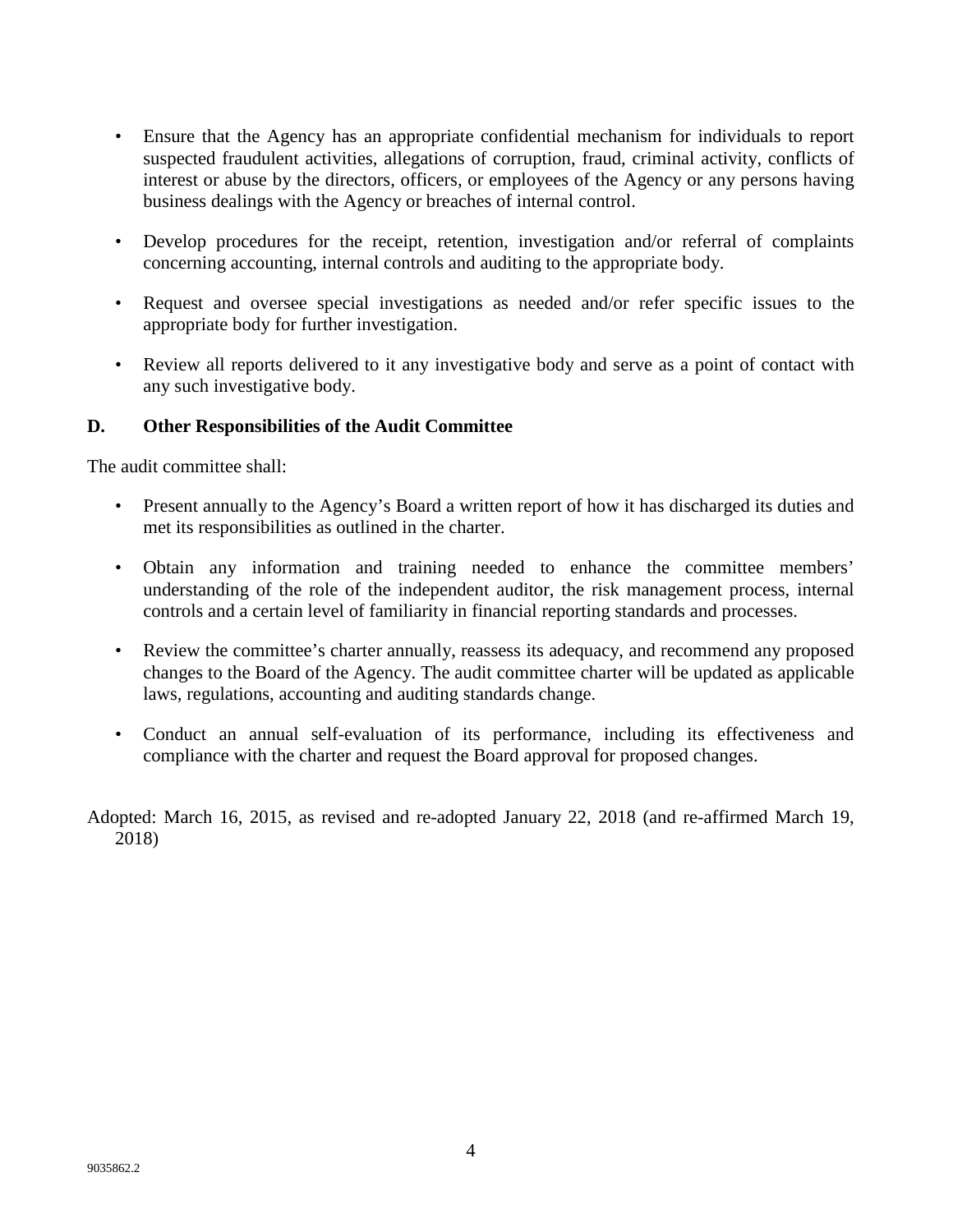## **TOWN OF COLONIE LOCAL DEVELOPMENT CORPORATION**

# **FINANCE COMMITTEE CHARTER**

## **Purpose**

Pursuant to the Town of Colonie Local Development Corporation (the "LDC") by-laws, the purpose of the finance committee is to oversee the LDC's financial transactions and to provide assistance to the LDC board in fulfilling its fiduciary responsibilities relating to accounting, reporting and regulatory practices.

## **Duties of the Finance Committee**

It shall be the responsibility of the finance committee to:

- Review proposals for the issuance of debt by the LDC and its subsidiaries and to make recommendations concerning those proposals to the board.
- Make recommendations to the board concerning the level of debt and nature of debt issued by the LDC.
- Meet with and request information from LDC staff, independent auditors and advisors or outside counsel, as necessary to perform the duties of the committee.
- Retain, at the LDC's expense, such outside counsel, experts and other advisors as the finance committee may deem appropriate.
- Review proposals relating to the repayment of debt or other long-term financing arrangements by the LDC and its subsidiaries.
- Annually review the LDC's financing guidelines and make recommendations to the board concerning criteria that should govern its financings. These should include security provisions required for a bond financing undertaking, specific requirements of credit enhancements or additional guarantees used, such as a pledge of revenues, financial covenants or debt service reserves.
- Undertake such other responsibilities as may be requested by the LDC's board.

### **Composition of Committee and Selection of Members**

The finance committee shall consist of not less than three independent members of the board of directors, who shall constitute a majority on the committee. If the board has less than three independent members, non-independent members may be appointed to the committee provided that the independent members constitute a majority of the committee. The LDC's chairman shall appoint the finance committee members and the finance committee chair. Members shall serve on the committee at the discretion of the LDC chairman. When feasible, the immediate past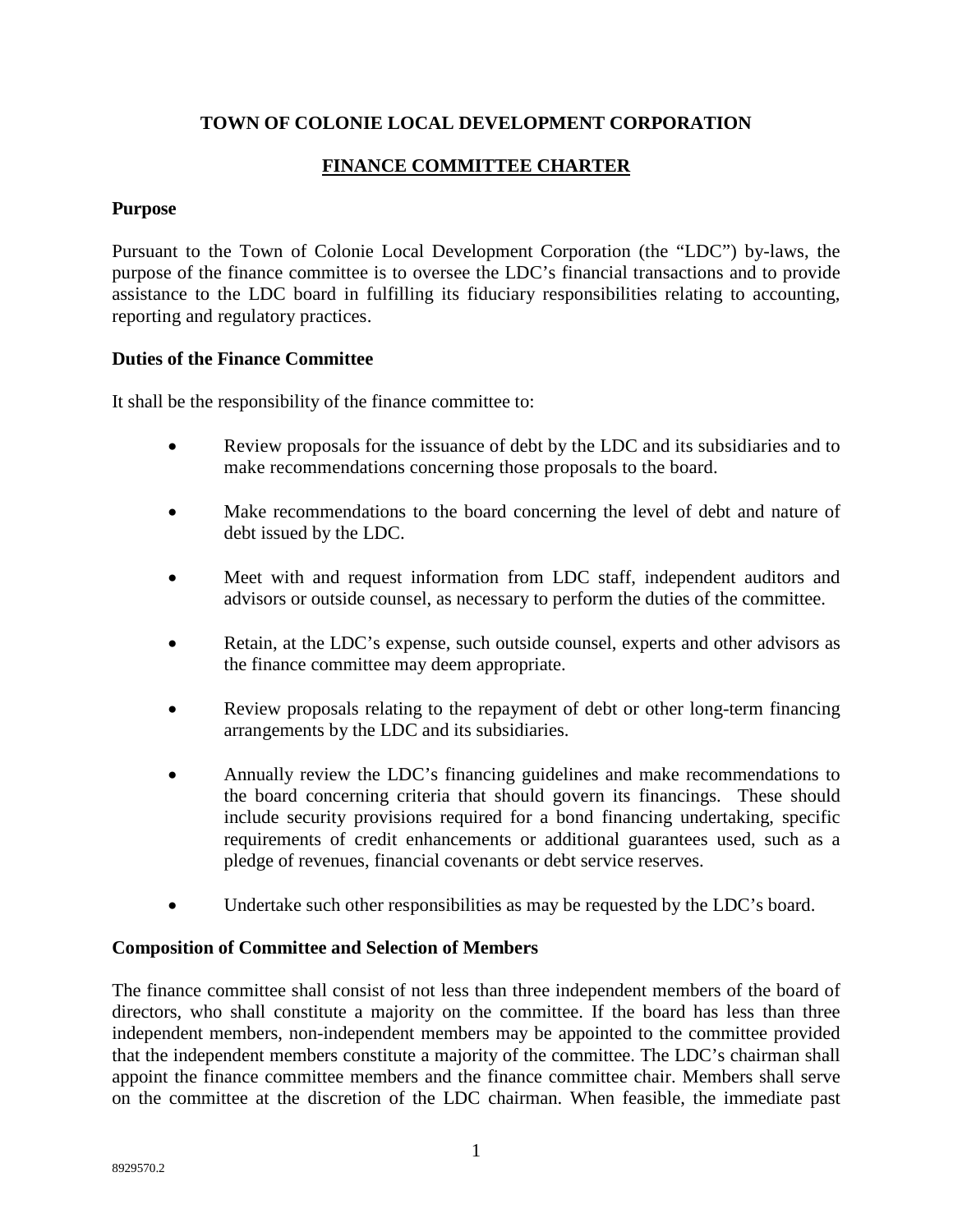finance committee chair will continue serving as a member of the committee for at least one year to ensure an orderly transition.

Members appointed to the committee shall have the background necessary to perform its duties.

## **Meetings**

The finance committee shall meet at such times as deemed advisable by the chair, but not less than twice a year. The committee must meet prior to any debt issuance planned to be undertaken by the LDC.

Members of the finance committee are expected to attend each committee meeting, in person or via telephone or videoconference. The finance committee may invite other individuals, such as members of management, auditors or other technical experts to attend meetings and provide pertinent information, as necessary. A majority of the committee members present or participating through telephone or videoconference shall constitute a quorum.

Meeting agendas shall be prepared prior to every meeting and provided to finance committee members along with briefing materials in advance of the scheduled finance committee meeting. The finance committee may act only on the affirmative vote of a majority of the members or by unanimous consent. Minutes of these meetings shall be recorded.

A report of the committee's meeting shall be prepared and presented to the board at its next scheduled meeting following the meeting of the committee.

Meetings of the committee are open to the public, and the committee shall be governed by the rules regarding public meetings set forth in the applicable provisions of the Public Authorities Law and Article 7 of the Public Officers Law that relate to public notice and the conduct of executive session.

## **Review the LDC's Annual Budget**

The finance committee shall:

- Review the LDC's proposed annual operating budget as presented by LDC management for the upcoming fiscal year.
- Recommend the annual budget to the board for approval after incorporating necessary amendments.
- Monitor and report to the board on the LDC's compliance with its adopted budget during the fiscal year (actual verses estimated budget) on a quarterly basis.

### **Oversee the LDC's Investments**

The finance committee shall: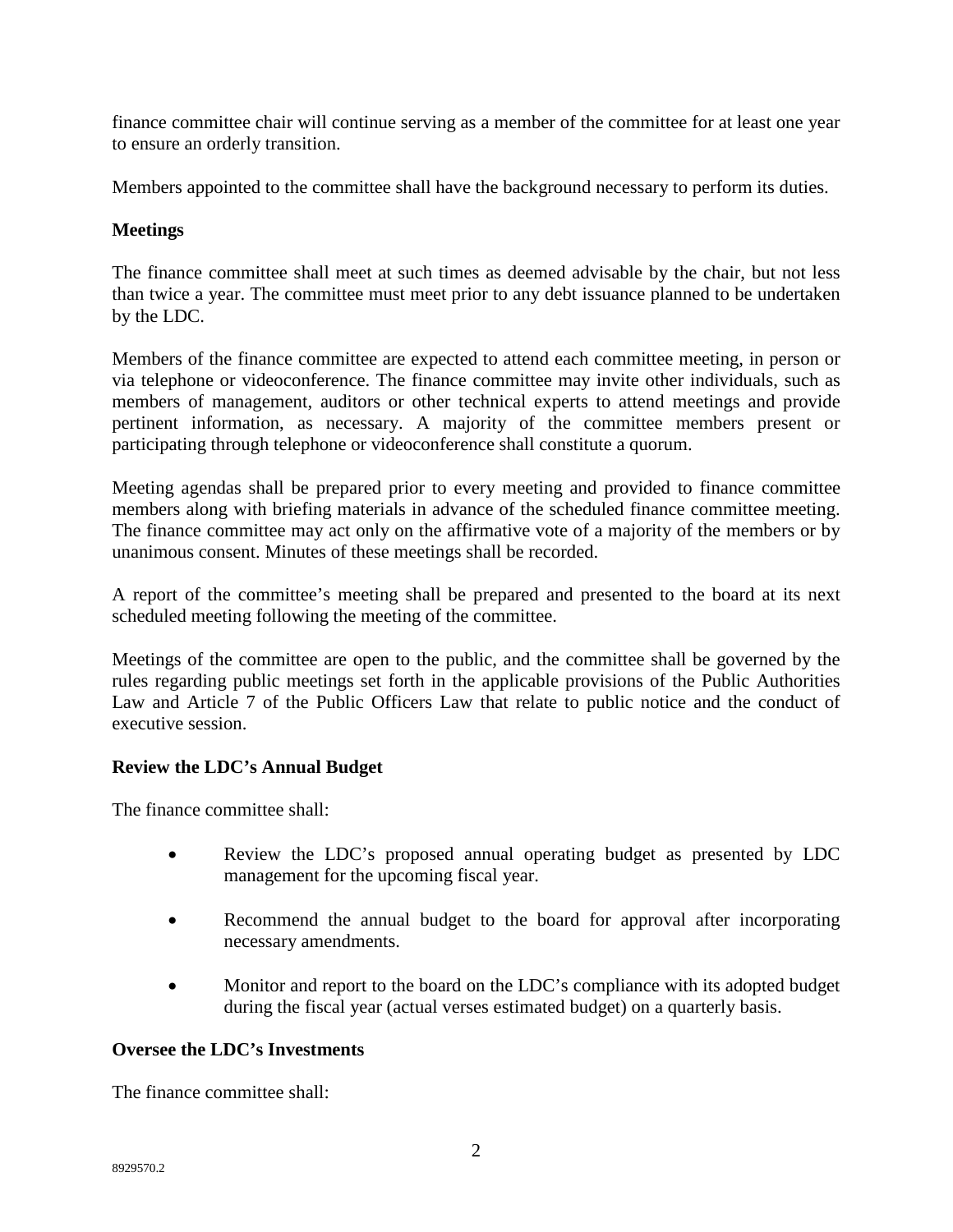- Annually review the LDC's investment policy and evaluate allocation of assets.
- Review and recommend to the board approval of the LDC's annual investment report.
- Annually review the LDC's audit of investments as provided by independent auditors.
- Recommend to the board the selection of investment advisors, if deemed necessary.

## **Review Financial and Procurement Thresholds**

The finance committee shall:

- Review and make recommendations to the board regarding any proposed procurements submitted to the committee by the LDC's procurement officer.
- Review and recommend changes to the LDC's thresholds for procuring goods and services and to the LDC's procurement policy.
- Review and recommend changes to the LDC's fee schedules.
- Review the scope and terms of the LDC's insurance policies and liability coverage on an annual basis.

Adopted: March 16, 2015, as revised and re-adopted January 22, 2018 (and re-affirmed March 19, 2018)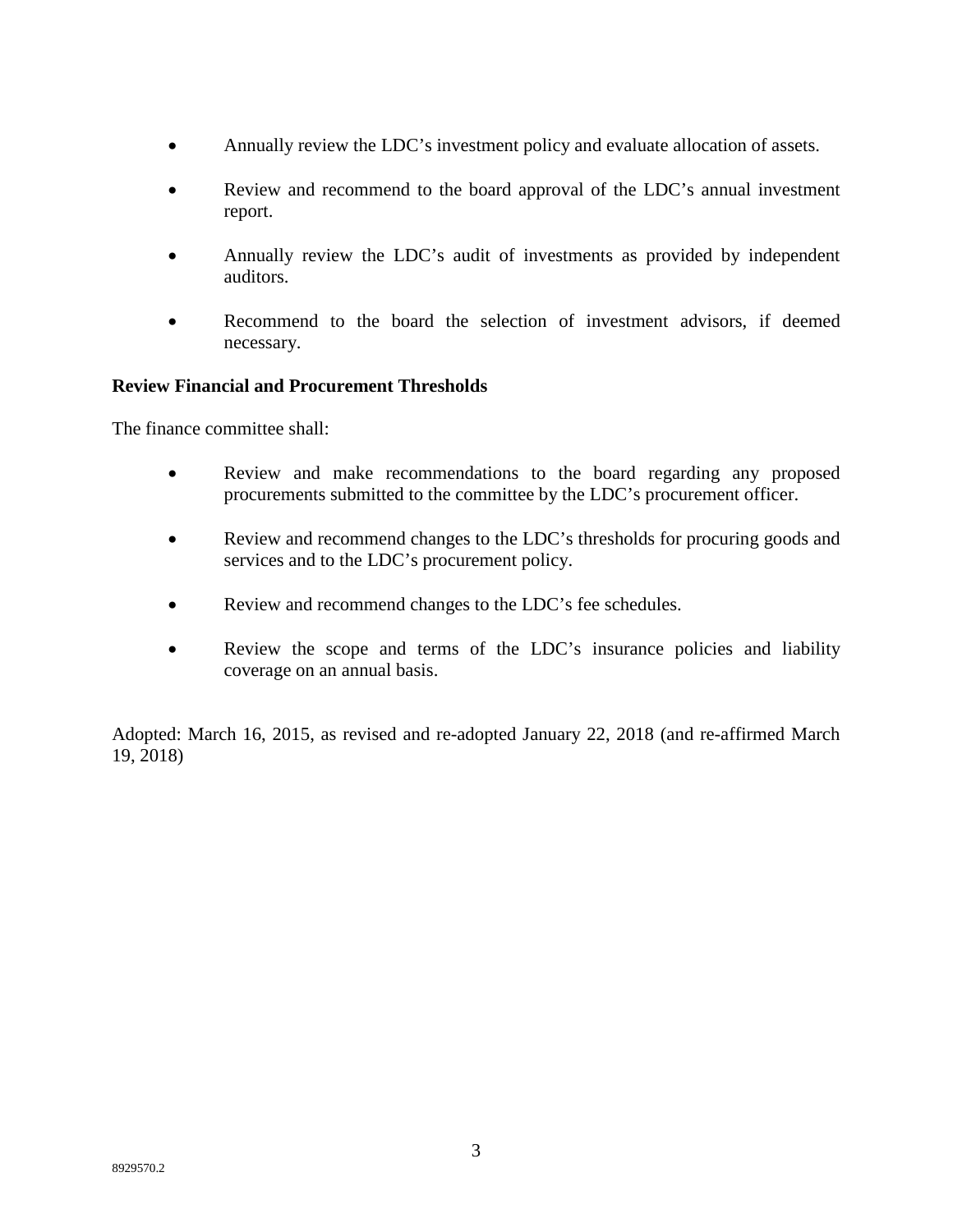## **TOWN OF COLONIE LOCAL DEVELOPMENT CORPORATION**

#### **GOVERNANCE COMMITTEE CHARTER**

The Town of Colonie Local Development Corporation (the "LDC") adopted the Governance Committee Charter established for the Town's Industrial Development Agency at the organizational meeting of the LDC. The terms "Agency" and "Board" refer to the LDC.

#### **Purpose**

The purpose of the governance committee is to assist the Board by:

- Keeping the Board informed of current best practices in corporate governance;
- Reviewing corporate governance trends for their applicability to the Agency;
- Recommending updates to the Agency's corporate governance principles and governance practices;
- Advising those responsible for appointing members to the Board on the skills and experiences required of potential board members;
- Examining ethical and conflict of interest issues;
- Performing board self-evaluations; and
- Recommending by-laws which include rules and procedures for conduct of board business.

### **Powers of the Governance Committee**

The Board has delegated to the governance committee the power and authority necessary to discharge its duties, including the right to:

- Meet with and obtain any information it may require from Agency staff.
- Obtain advice and assistance from outside counsel, accounting and other advisors as the committee deems necessary.
- Solicit, at the Agency's expense, persons having special competencies, including legal, accounting or other consultants as the committee deems necessary to fulfill its responsibilities. The governance committee shall have the authority to negotiate the terms and conditions of any contractual relationship subject to the Board's adopted procurement guidelines as per Public Authorities Law Section 2879, and to present such contracts to the Board for its approval.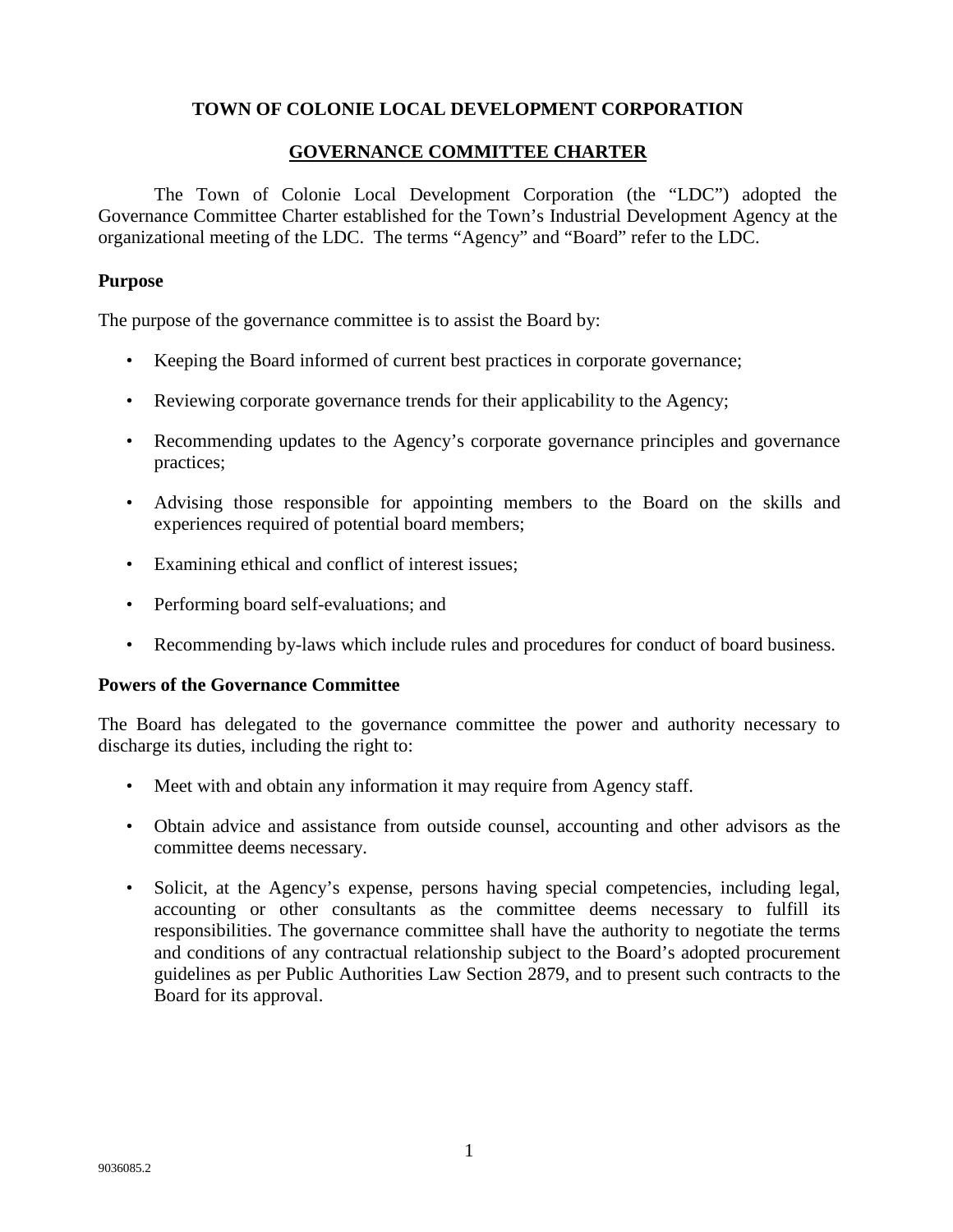### **Composition and Selection**

The governance committee shall consist of not less than three independent members of the board of directors, who shall constitute a majority on the committee. If the board has less than three independent members, non-independent members may be appointed to the committee provided that the independent members constitute a majority of the committee. The Agency's chairman shall appoint the governance committee members and the governance committee chair. Members shall serve on the committee at the discretion of the Agency chairman. When feasible, the immediate past governance committee chair will continue serving as a member of the committee for at least one year to ensure an orderly transition.

Governance committee members shall be prohibited from being an employee of the Agency or an immediate family member of an employee of the Agency. In addition, governance committee members shall not engage in any private business transactions with the Agency or receive compensation from any private entity that has material business relationships with the authority, or be an immediate family member of an individual that engages in private business transactions with the Agency or receives compensation from an entity that has material business relationships with the Agency.

The governance committee members should be knowledgeable or become knowledgeable in matters pertaining to governance.

## **Committee Structure and Meetings**

The governance committee will meet a minimum of twice a year, with the expectation that additional meetings may be required to adequately fulfill all the obligations and duties outlined in the charter. All committee members are expected to attend each meeting, in person or via telephone or videoconference.

Meeting agendas will be prepared for every meeting and provided to the governance committee members in advance of the scheduled meeting, along with the appropriate materials needed to make informed decisions. The governance committee shall act only on the affirmative vote of a majority of the members at a meeting or by unanimous consent. Minutes of these meetings are to be taken.

Meetings of the committee are open to the public, and the committee shall be governed by the rules regarding public meetings set forth in the applicable provisions of the Public Authorities Law and Article 7 of the Public Officers Law that relate to public notice and the conduct of executive session.

## **Reports**

The governance committee shall:

• Report its actions and recommendations to the Board at the next regular meeting of the Board.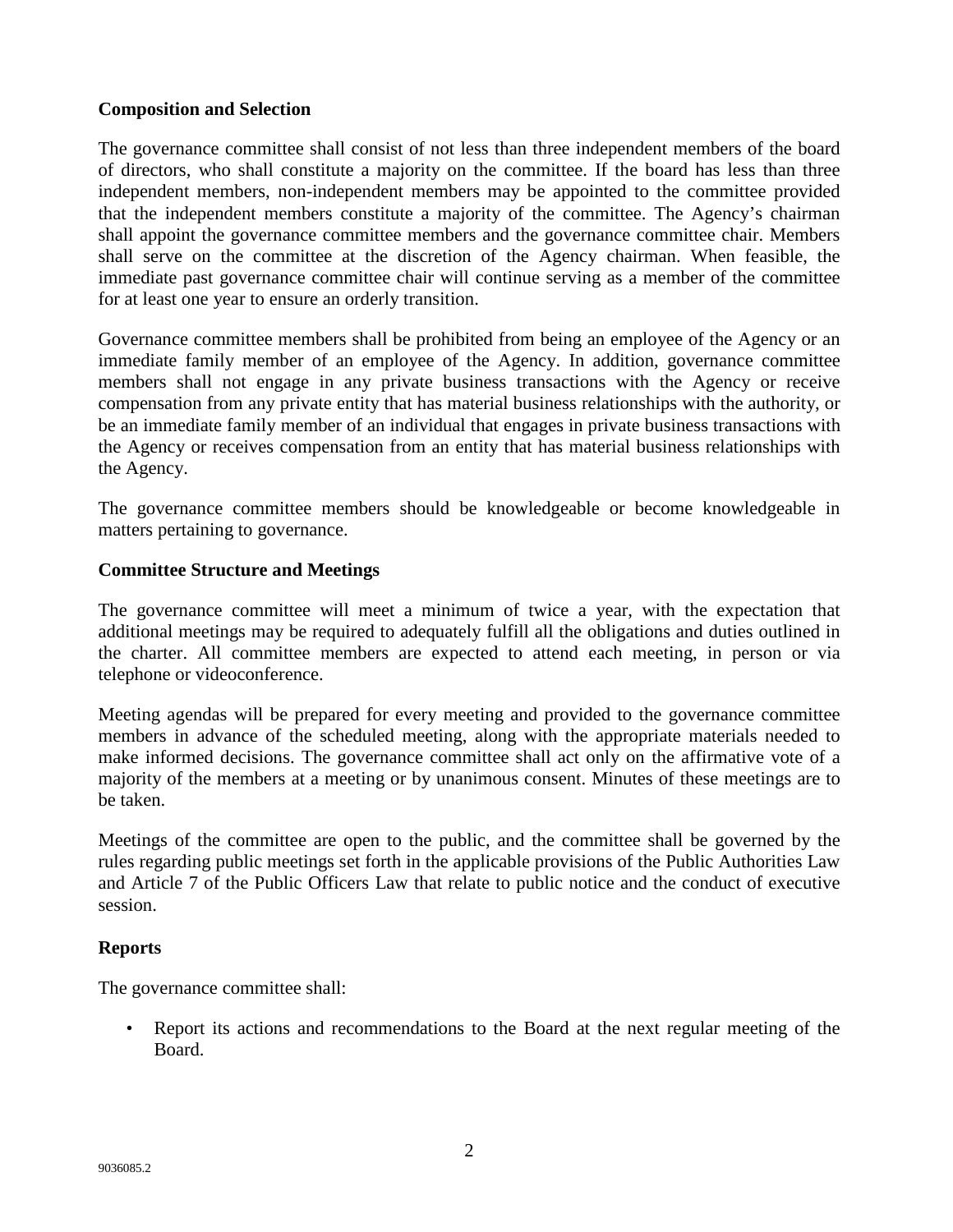- Report to the Board, at least annually, regarding any proposed changes to the governance charter or the governance guidelines.
- Provide a self-evaluation of the governance committee's functions on an annual basis.

## **Responsibilities**

To accomplish the objectives of good governance and accountability, the governance committee has responsibilities related to: (a) the Agency's Board; (b) evaluation of the Agency's policies; and (c) other miscellaneous issues.

## **Relationship to the Agency's Board**

The Board has delegated to the governance committee the responsibility to review, develop, draft, revise or oversee policies and practices for which the governance committee has specific expertise, as follows:

- Develop the Agency's governance practices. These practices should address transparency, independence, accountability, fiduciary responsibilities, and management oversight.
- Develop the competencies and personal attributes required of Members to assist those authorized to appoint members to the Board in identifying qualified individuals.

In addition, the governance committee shall:

- Develop and recommend to the Board the number and structure of committees to be created by the Board.
- Develop and provide recommendations to the Board regarding Board member education, including new member orientation and regularly scheduled board member training to be obtained from state-approved trainers.
- Develop and provide recommendations to the Board on performance evaluations, including coordination and oversight of such evaluations of the board, its committees and senior management in the Agency's governance process.

### **Evaluation of the Agency's Policies**

The governance committee shall:

- Develop, review on a regular basis, and update as necessary the Agency's code of ethics and written policies regarding conflicts of interest. Such code of ethics and policies shall be at least as stringent as the laws, rules, regulations and policies applicable to state officers and employees.
- Develop and recommend to the Board any required revisions to the Agency's written policies regarding the protection of whistleblowers from retaliation.